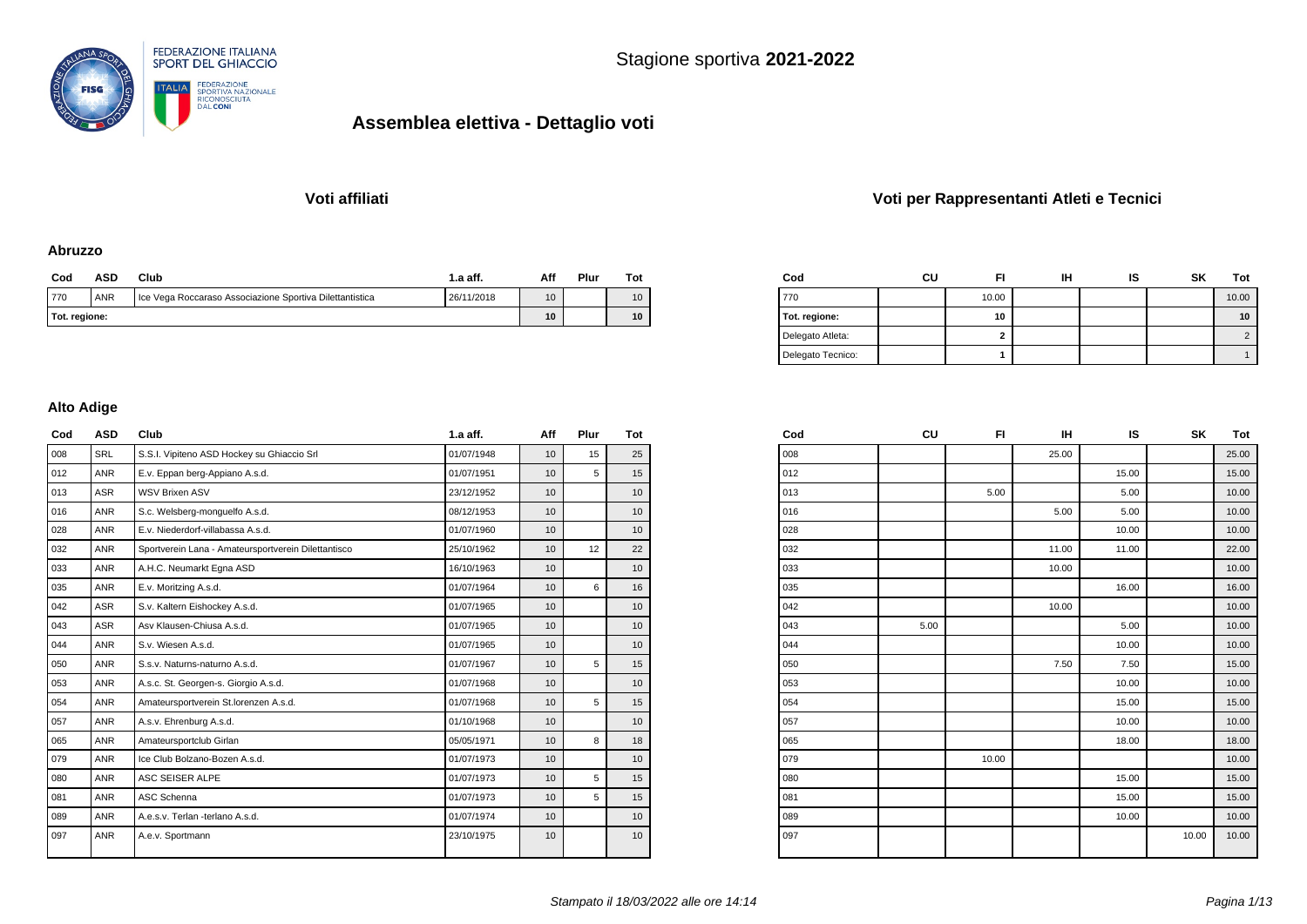

| 106 | <b>ANR</b> | H.c. Toblach-Dobbiaco A.s.d.                                 | 06/12/1976 | 10 | 20 | 30              |
|-----|------------|--------------------------------------------------------------|------------|----|----|-----------------|
| 107 | <b>ANR</b> | E.s.c. Luttach-Luttago A.s.d.                                | 06/12/1976 | 10 | 10 | 20              |
| 108 | <b>ANR</b> | E.c. Gardena A.s.d.                                          | 01/07/1977 | 10 |    | 10              |
| 110 | ANR        | H.c. Alta Badia A.s.d.                                       | 01/09/1977 | 10 |    | 10              |
| 111 | <b>ANR</b> | E.v. Montiggl A.s.d.                                         | 01/10/1977 | 10 |    | 10              |
| 115 | <b>ANR</b> | S.s.v. Pfalzen-falzes A.s.d.                                 | 13/05/1978 | 10 |    | 10              |
| 119 | <b>ANR</b> | A.s.d. Voels Am Schlern                                      | 01/07/1978 | 10 |    | 10              |
| 132 | <b>ANR</b> | S.v. Terenten - Sekt. Eisschiessen A.s.d.                    | 05/01/1980 | 10 |    | 10              |
| 143 | <b>ANR</b> | A.s.v. Taisten- Tesido A.s.d.                                | 26/04/1981 | 10 |    | 10              |
| 144 | <b>ANR</b> | S.v. Raas-Rasa A.s.d.                                        | 01/07/1981 | 10 |    | 10              |
| 145 | <b>ANR</b> | S.s.v. Pichl/gsies A.d.s.                                    | 01/07/1981 | 10 | 5  | 15              |
| 146 | <b>ANR</b> | S.v. Schnals-senales A.s.d.                                  | 01/07/1981 | 10 |    | 10              |
| 150 | <b>ANR</b> | AHC Eppan - HC Appiano Associazione Sportiva Dilettantistica | 07/11/1981 | 10 | 15 | 25              |
| 155 | <b>ANR</b> | Amateursportverein Teis                                      | 01/07/1982 | 10 | 9  | 19              |
| 157 | ANR        | S.c. Auer - Ora - A.s.d.                                     | 16/11/1982 | 10 |    | 10              |
| 179 | <b>ANR</b> | Associazione Sportiva Dilettantistica Prad Raiffeisen Werber | 01/07/1984 | 10 |    | 10              |
| 181 | <b>ASR</b> | Ritten Sport - A.s.d.                                        | 09/07/1984 | 10 |    | 10              |
| 203 | <b>ANR</b> | A.e.v. Gais A.s.d.                                           | 31/10/1986 | 10 |    | 10              |
| 224 | <b>ANR</b> | S.c. Sarntal-sarentino A.s.d.                                | 07/11/1987 | 10 |    | 10              |
| 241 | <b>ANR</b> | E.v. Stegen A.s.d.                                           | 11/03/1989 | 10 | 11 | 21              |
| 244 | <b>ANR</b> | ASV Vahrn A.s.d.                                             | 11/03/1989 | 10 |    | 10              |
| 250 | <b>ANR</b> | Associazione sportiva dilettantistica Luson                  | 25/11/1989 | 10 |    | 10              |
| 280 | ANR        | H.c. Wikinger-vilpiano A.s.d.                                | 19/01/1991 | 10 |    | 10              |
| 281 | ANR        | S.v. Rodeneck-rodengo A.s.d.                                 | 19/01/1991 | 10 |    | 10              |
| 292 | <b>ANR</b> | Asv Dietenheim/aufhofen A.s.d.                               | 17/12/1991 | 10 |    | 10              |
| 308 | <b>ANR</b> | A.s.v. Mareit/sektion Stocksport                             | 21/02/1993 | 10 |    | 10              |
| 311 | <b>ANR</b> | S.v. Moelten-meltina                                         | 21/02/1993 | 10 |    | 10              |
| 332 | <b>ANR</b> | H.c. Gardena Bulls-queens A.s.d.                             | 12/03/1994 | 10 |    | 10 <sup>1</sup> |
| 440 | <b>SRL</b> | Hockey Club Bolzano 2000 Srl A.s.d.                          | 01/07/1933 | 10 | 15 | 25              |
| 466 | <b>ASR</b> | A.s.d. H.C. Gherdeina                                        | 01/07/1927 | 10 | 15 | 25              |
| 478 | <b>ANR</b> | Asv Kaltern Stock Sport A.s.d.                               | 25/09/1999 | 10 | 4  | 14              |
| 533 | <b>ANR</b> | A.s.d. Ice Skating Bolzano                                   | 30/07/2004 | 10 |    | 10              |
| 535 | <b>ANR</b> | A.s.d. Ice Club Alta Badia                                   | 30/07/2004 | 10 |    | 10              |
| 559 | <b>ANR</b> | A.h.c. Vinschgau A.s.d.                                      | 20/01/2006 | 10 |    | 10              |
|     |            |                                                              |            |    |    |                 |
|     |            |                                                              |            |    |    |                 |

| 106 |       | 30.00 |       |      | 30.00 |
|-----|-------|-------|-------|------|-------|
| 107 |       |       | 20.00 |      | 20.00 |
| 108 | 10.00 |       |       |      | 10.00 |
| 110 |       | 10.00 |       |      | 10.00 |
| 111 |       |       | 10.00 |      | 10.00 |
| 115 |       |       | 10.00 |      | 10.00 |
| 119 |       |       | 10.00 |      | 10.00 |
| 132 |       |       | 10.00 |      | 10.00 |
| 143 |       |       | 10.00 |      | 10.00 |
| 144 |       |       | 10.00 |      | 10.00 |
| 145 |       |       | 15.00 |      | 15.00 |
| 146 |       | 10.00 |       |      | 10.00 |
| 150 |       | 25.00 |       |      | 25.00 |
| 155 |       |       | 19.00 |      | 19.00 |
| 157 |       | 10.00 |       |      | 10.00 |
| 179 |       | 10.00 |       |      | 10.00 |
| 181 |       | 3.33  | 3.33  | 3.33 | 10.00 |
| 203 |       |       | 10.00 |      | 10.00 |
| 224 |       |       | 10.00 |      | 10.00 |
| 241 |       |       | 21.00 |      | 21.00 |
| 244 |       |       | 10.00 |      | 10.00 |
| 250 |       |       | 10.00 |      | 10.00 |
| 280 |       | 10.00 |       |      | 10.00 |
| 281 |       |       | 10.00 |      | 10.00 |
| 292 |       |       | 10.00 |      | 10.00 |
| 308 |       |       | 10.00 |      | 10.00 |
| 311 |       |       | 10.00 |      | 10.00 |
| 332 |       | 10.00 |       |      | 10.00 |
| 440 |       | 25.00 |       |      | 25.00 |
| 466 |       | 25.00 |       |      | 25.00 |
| 478 |       |       | 14.00 |      | 14.00 |
| 533 | 10.00 |       |       |      | 10.00 |
| 535 | 10.00 |       |       |      | 10.00 |
| 559 | 5.00  | 5.00  |       |      | 10.00 |
|     |       |       |       |      |       |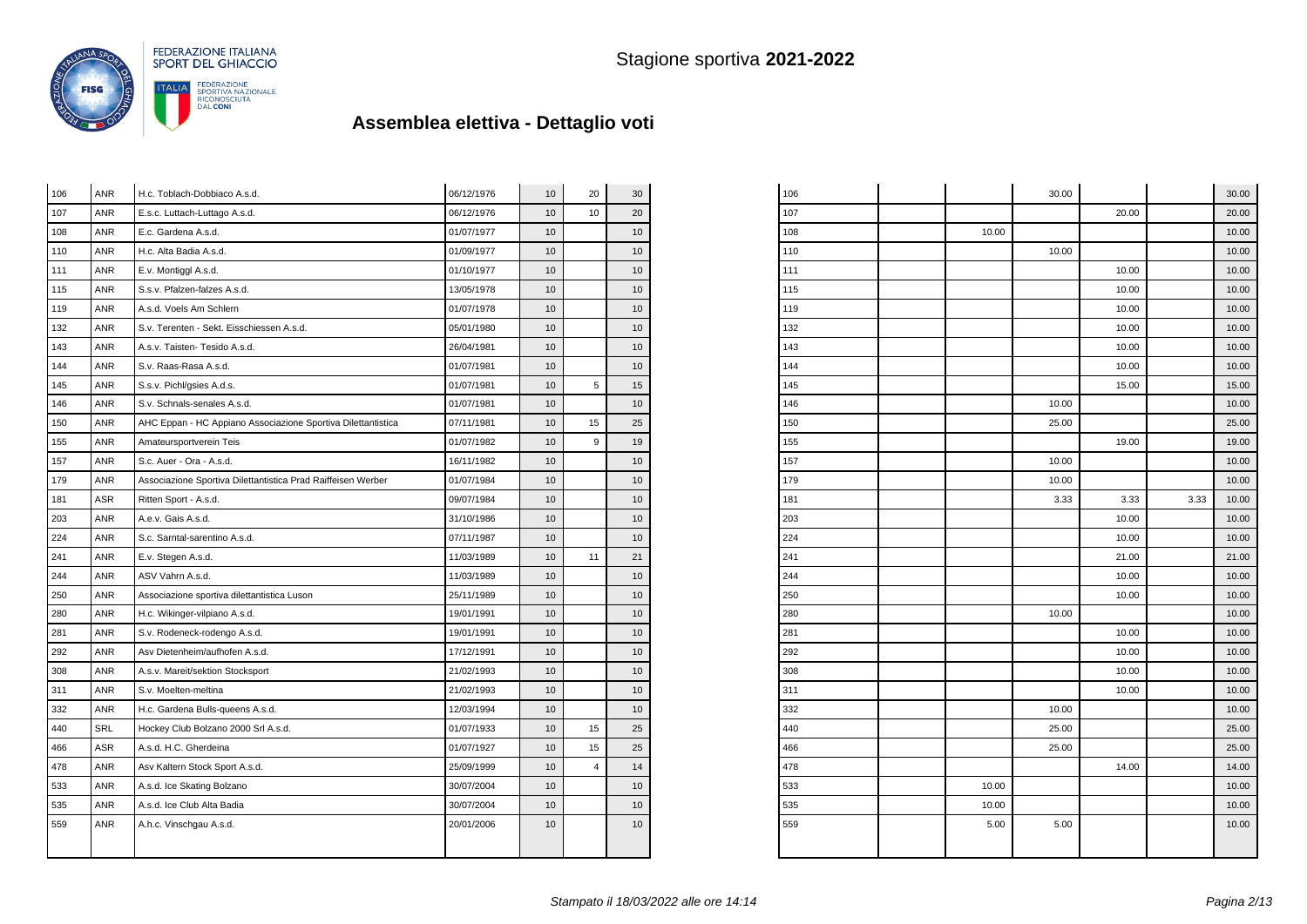

|     | Tot. regione: |                                                           |            |                 |    | 1009            |
|-----|---------------|-----------------------------------------------------------|------------|-----------------|----|-----------------|
| 781 | <b>ANR</b>    | SPORTCLUB MERAN Amateur Sportverein                       | 08/09/2020 | 10              |    | 10              |
| 774 | <b>ANR</b>    | Hockey Unterland ASD                                      | 07/05/2019 | 10 <sup>1</sup> |    | 10              |
| 769 | <b>ANR</b>    | Amateur Eisstock Verein Toblach                           | 25/09/2018 | 10              |    | 10              |
| 763 | <b>ANR</b>    | <b>HCB Foxes Academy ASD</b>                              | 18/06/2018 | 10              | 15 | 25              |
| 747 | <b>ANR</b>    | Amateursportverein Vintl                                  | 03/10/2016 | 10 <sup>1</sup> |    | 10              |
| 745 | <b>ANR</b>    | ASD Sudden Death                                          | 23/08/2016 | 10 <sup>1</sup> |    | 10 <sup>1</sup> |
| 736 | <b>ANR</b>    | A.S.D. Associazione Sportiva Merano Settore Pattinaggio   | 04/11/2015 | 10              |    | 10              |
| 733 | <b>ANR</b>    | A.S.D. H.C. Siebeneich                                    | 23/09/2015 | 10 <sup>1</sup> |    | 10              |
| 728 | <b>ANR</b>    | A.S.D. Young Goose Academy                                | 29/07/2015 | 10              |    | 10              |
| 724 | <b>ANR</b>    | <b>SSV Leifers</b>                                        | 11/03/2015 | 10              |    | 10              |
| 721 | <b>ANR</b>    | A.S.D. H.C. Hurricanes                                    | 16/10/2014 | 10 <sup>1</sup> |    | 10              |
| 671 | <b>ANR</b>    | A.s.d. Curling Club Niederdorf - Villabassa               | 12/09/2011 | 10 <sup>1</sup> |    | 10 <sup>1</sup> |
| 668 | <b>ANR</b>    | Ritten Sport Hockey Ssd Arl                               | 08/02/2011 | 10              | 5  | 15              |
| 655 | <b>ANR</b>    | Gruppo Sportivo Disabili Alto Adige                       | 04/11/2010 | 10              | 13 | 23              |
| 648 | <b>ANR</b>    | <b>AHC Freienfeld</b>                                     | 13/09/2010 | 10              |    | 10              |
| 624 | <b>ANR</b>    | Amateurhockeyclub Lakers                                  | 03/09/2009 | 10              | 3  | 13              |
| 620 | <b>ASR</b>    | HC Pustertal Junior Associazione Sportiva Dilettantistica | 17/04/2009 | 10              | 15 | 25              |
| 617 | <b>ANR</b>    | Hc Val Pusteria S.s.d.a.r.l.                              | 01/07/1966 | 10              | 18 | 28              |
| 609 | <b>ANR</b>    | S.v.d. Issing                                             | 08/09/2008 | 10              |    | 10              |
| 580 | SRL           | Sv Kaltern Junior Associazione Sportiva Dilettantistica   | 09/03/2007 | 10 <sup>1</sup> |    | 10              |
| 563 | <b>ASR</b>    | A.s.d. Pusterice Club                                     | 03/07/2006 | 10              |    | 10              |
| 562 | <b>ANR</b>    | A.s.d. Bolzano On Ice                                     | 03/07/2006 | 10              |    | 10              |

| Delegato Tecnico: | 1     | 10    | 43    | 43    | 1                       | 100   |
|-------------------|-------|-------|-------|-------|-------------------------|-------|
| Delegato Atleta:  | 3     | 21    | 87    | 87    | $\overline{\mathbf{2}}$ | 201   |
| Tot. regione:     | 15    | 105   | 435   | 439   | 13                      | 1009  |
| 781               |       | 10.00 |       |       |                         | 10.00 |
| 774               |       |       | 10.00 |       |                         | 10.00 |
| 769               |       |       |       | 10.00 |                         | 10.00 |
| 763               |       |       | 25.00 |       |                         | 25.00 |
| 747               |       |       |       | 10.00 |                         | 10.00 |
| 745               |       |       | 10.00 |       |                         | 10.00 |
| 736               |       | 10.00 |       |       |                         | 10.00 |
| 733               |       |       | 10.00 |       |                         | 10.00 |
| 728               |       | 10.00 |       |       |                         | 10.00 |
| 724               |       |       | 10.00 |       |                         | 10.00 |
| 721               |       |       | 10.00 |       |                         | 10.00 |
| 671               | 10.00 |       |       |       |                         | 10.00 |
| 668               |       |       | 15.00 |       |                         | 15.00 |
| 655               |       |       | 23.00 |       |                         | 23.00 |
| 648               |       | 5.00  | 5.00  |       |                         | 10.00 |
| 624               |       |       | 13.00 |       |                         | 13.00 |
| 620               |       |       | 25.00 |       |                         | 25.00 |
| 617               |       |       | 28.00 |       |                         | 28.00 |
| 609               |       |       |       | 10.00 |                         | 10.00 |
| 580               |       |       | 10.00 |       |                         | 10.00 |
| 563               |       | 10.00 |       |       |                         | 10.00 |
| 562               |       | 10.00 |       |       |                         | 10.00 |

### **Emilia-Romagna**

| Cod | <b>ASD</b>    | Club                                      | $1.a$ aff. | Aff | Plur | Tot             |
|-----|---------------|-------------------------------------------|------------|-----|------|-----------------|
| 530 | <b>ANR</b>    | Polisportiva Fanano A. S. Dilettantistica | 28/11/2003 | 10  |      | 10 <sup>1</sup> |
| 644 | <b>ANR</b>    | A.s.d. Dreaming Ice In Parma              | 03/08/2010 | 10  |      | 10 <sup>1</sup> |
| 690 | <b>ANR</b>    | A.s.d. Hockey Ghiaccio Bologna 1982       | 30/10/2012 | 10  |      | 10 <sup>1</sup> |
|     | Tot. regione: |                                           |            |     |      | 30              |

| Cod              | CU | FI    | ıн    | IS | <b>SK</b> | Tot   |
|------------------|----|-------|-------|----|-----------|-------|
| 530              |    | 5.00  | 5.00  |    |           | 10.00 |
| 644              |    | 10.00 |       |    |           | 10.00 |
| 690              |    |       | 10.00 |    |           | 10.00 |
| Tot. regione:    |    | 15    | 15    |    |           | 30    |
| Delegato Atleta: |    | 3     | 3     |    |           | 6     |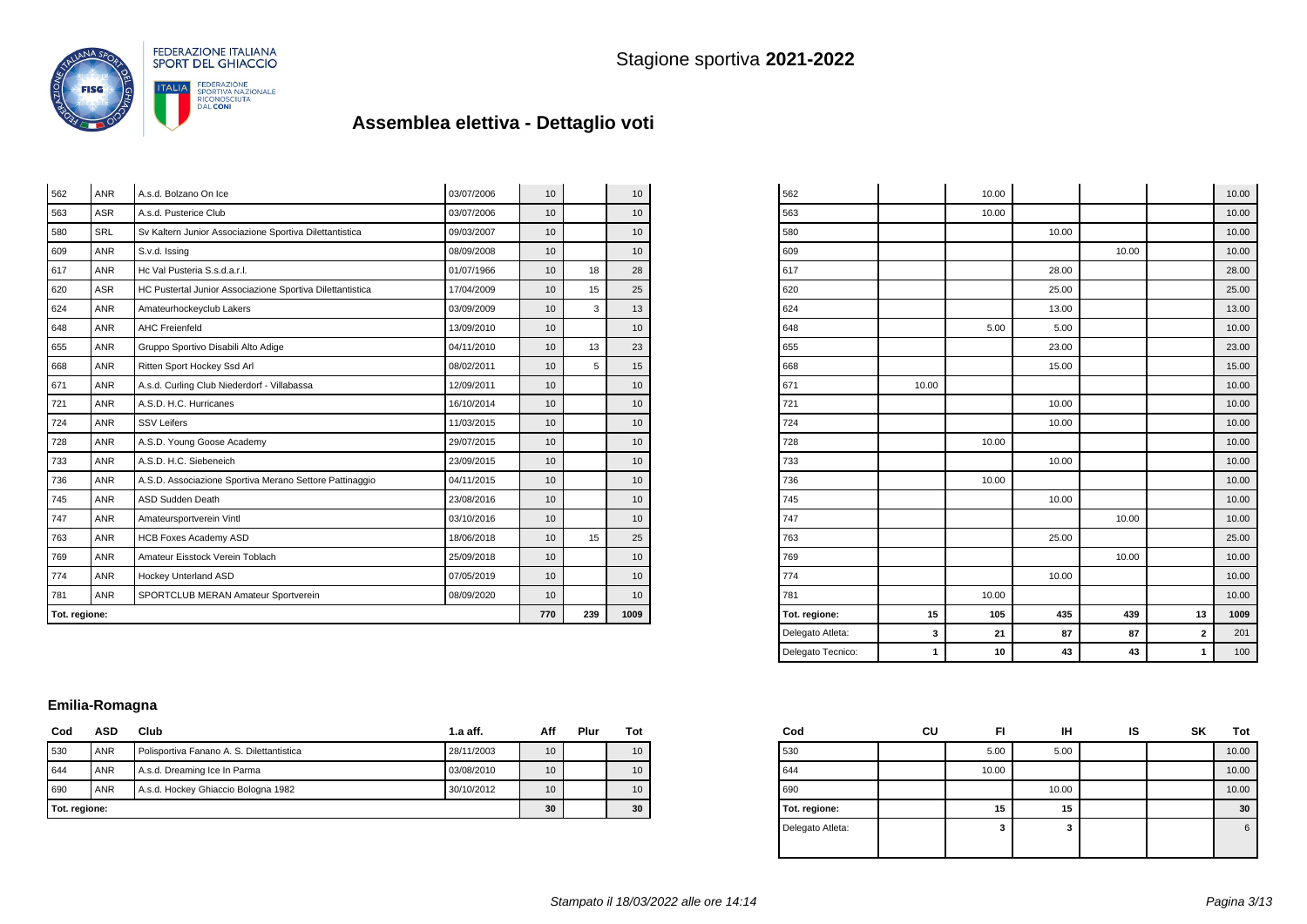

| Delegato Tecnico: |  |  |  |  |  |  |
|-------------------|--|--|--|--|--|--|
|-------------------|--|--|--|--|--|--|

#### **Friuli Venezia Giulia**

| Cod | ASD           | Club<br>1.a aff.                                |            | Aff | Plur | Tot |
|-----|---------------|-------------------------------------------------|------------|-----|------|-----|
| 092 | <b>ANR</b>    | Polisportiva Claut Sez. Ghiaccio                | 31/12/1974 | 10  |      | 10  |
| 126 | <b>ANR</b>    | Curling Club Claut Associazione dilettantistica | 16/06/1979 | 10  | 5    | 15  |
| 457 | <b>ANR</b>    | Artistico Ghiaccio Pontebba                     | 31/10/1998 | 10  |      | 10  |
| 458 | <b>ANR</b>    | A.s.d. Skating Club Pontebba                    | 31/10/1998 | 10  |      | 10  |
|     | Tot. regione: |                                                 |            |     |      | 45  |

| Cod               | CU    | FI    | IН | IS | SΚ    | Tot            |
|-------------------|-------|-------|----|----|-------|----------------|
| 092               |       | 5.00  |    |    | 5.00  | 10.00          |
| 126               | 15.00 |       |    |    |       | 15.00          |
| 457               |       | 10.00 |    |    |       | 10.00          |
| 458               |       |       |    |    | 10.00 | 10.00          |
| Tot. regione:     | 15    | 15    |    |    | 15    | 45             |
| Delegato Atleta:  | 3     | 3     |    |    | 3     | 9              |
| Delegato Tecnico: |       |       |    |    |       | $\overline{4}$ |

#### **Lazio**

| Cod           | ASD        | Club                                        | $1.a$ aff. | Aff | Plur | Tot             |
|---------------|------------|---------------------------------------------|------------|-----|------|-----------------|
| 031           | ANR        | Centro Sportivo Carabinieri                 | 10/07/1962 | 10  | 45   | 55              |
| 052           | <b>ANR</b> | G.S. Fiamme Oro                             | 09/07/1967 | 10  | 60   | 70              |
| 556           | ANR        | Gruppo Sciatori Fiamme Gialle               | 22/12/2005 | 10  | 60   | 70              |
| 560           | <b>ANR</b> | Gruppo Sportivo Fiamme Azzurre              | 20/01/2006 | 10  | 45   | 55              |
| 670           | <b>ANR</b> | A.s.d. Angeli Sul Ghiaccio                  | 04/07/2011 | 10  |      | 10              |
| 703           | <b>ANR</b> | A.s.d. Centro Sportivo Aeronautica Militare | 31/07/2013 | 10  | 60   | 70              |
| 726           | ASR        | SSD Sport Ghiaccio Mezzaluna                | 01/07/2015 | 10  |      | 10 <sup>1</sup> |
| 734           | ANR        | Genitori Pista Ghiaccio Piazza Mancini ASD  | 29/09/2015 | 10  |      | 10              |
| 759           | ANR        | Skating Club Anguillara ASD                 | 17/10/2017 | 10  |      | 10              |
| 766           | <b>ANR</b> | Centro Sportivo Esercito - sezione Ghiaccio | 05/09/2018 | 10  | 58   | 68              |
| 787           | ASR        | S.S.D.r.I. Accademia Roma Ghiaccio          | 09/02/2021 | 10  |      | 10 <sup>1</sup> |
| Tot. regione: |            |                                             | 110        | 328 | 438  |                 |

| Cod               | CU    | FI    | IH   | IS | SK    | Tot   |
|-------------------|-------|-------|------|----|-------|-------|
| 031               |       |       |      |    | 55.00 | 55.00 |
| 052               | 23.33 | 23.33 |      |    | 23.33 | 70.00 |
| 556               |       |       |      |    | 70.00 | 70.00 |
| 560               |       | 27.50 |      |    | 27.50 | 55.00 |
| 670               |       | 10.00 |      |    |       | 10.00 |
| 703               | 23.33 | 23.33 |      |    | 23.33 | 70.00 |
| 726               |       | 5.00  | 5.00 |    |       | 10.00 |
| 734               |       | 10.00 |      |    |       | 10.00 |
| 759               |       | 10.00 |      |    |       | 10.00 |
| 766               |       |       |      |    | 68.00 | 68.00 |
| 787               |       | 10.00 |      |    |       | 10.00 |
| Tot. regione:     | 46    | 119   | 5    |    | 267   | 438   |
| Delegato Atleta:  | 9     | 23    | 1    |    | 53    | 87    |
| Delegato Tecnico: | 4     | 11    |      |    | 26    | 43    |

### **Liguria**

| Cod | ASD | Club | l.a aff. | Aff | Plur | Tot | Cod | CU | FL. | IH. | <b>IS</b> | SK | Tot |
|-----|-----|------|----------|-----|------|-----|-----|----|-----|-----|-----------|----|-----|
|     |     |      |          |     |      |     |     |    |     |     |           |    |     |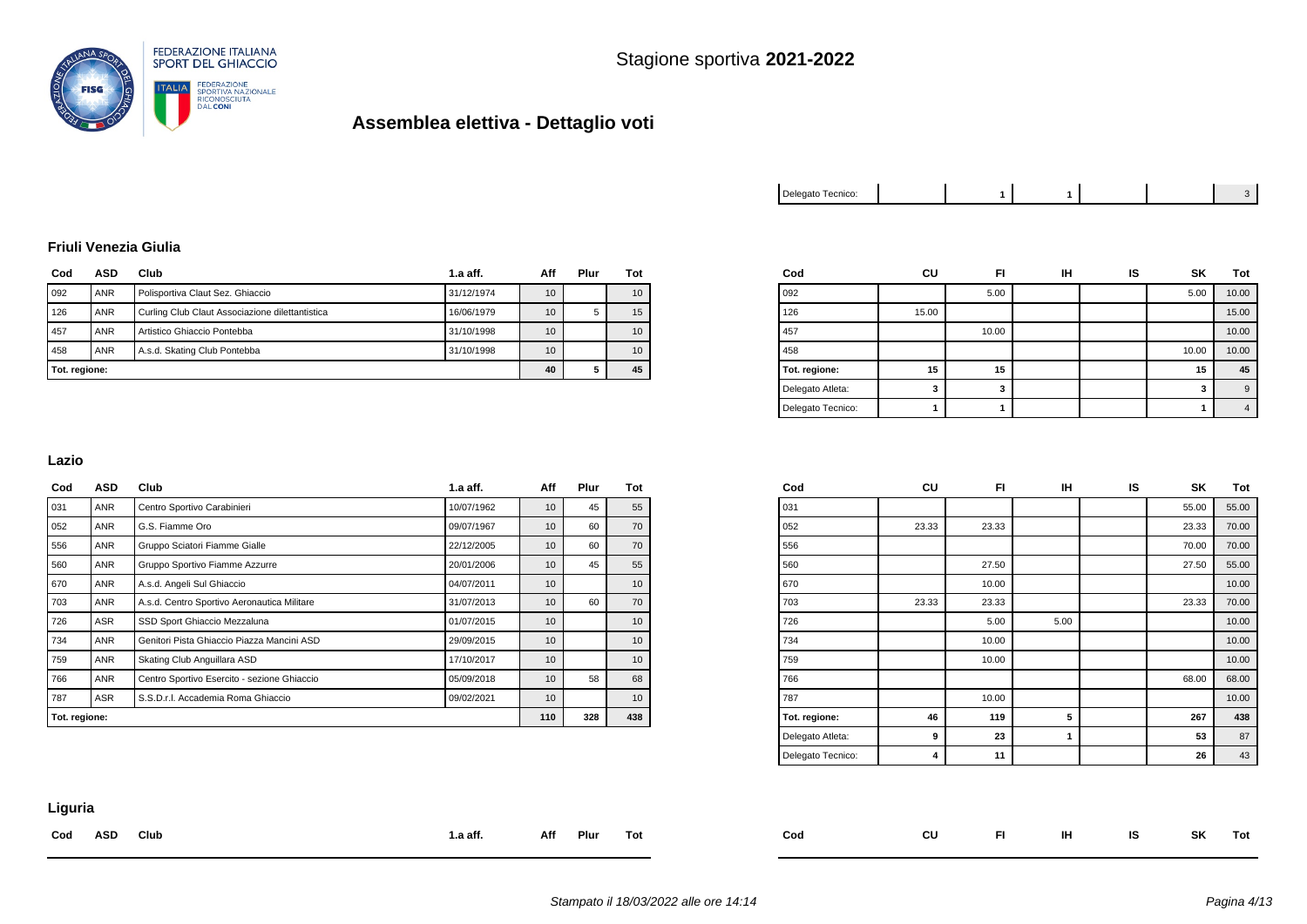

| Tot. regione: |            | 20                      | 20         |    |    |
|---------------|------------|-------------------------|------------|----|----|
| 639           | <b>ANR</b> | A.s.d. Liguria Ghiaccio | 05/07/2010 | 10 | 10 |
| 593           | <b>ANR</b> | I Ice Club Genova       | 08/02/2008 | 10 | 10 |

| 593               | 10.00 |  | 10.00 |
|-------------------|-------|--|-------|
| 639               | 10.00 |  | 10.00 |
| Tot. regione:     | 20    |  | 20    |
| Delegato Atleta:  |       |  |       |
| Delegato Tecnico: | ≘     |  |       |

#### **Lombardia**

| Cod | ASD        | Club                                                        | $1.a$ aff. | Aff             | Plur            | Tot |
|-----|------------|-------------------------------------------------------------|------------|-----------------|-----------------|-----|
| 034 | <b>ANR</b> | Associazione Sportivi Ghiaccio Ambrosiana A.s.d.            | 20/05/1964 | 10              |                 | 10  |
| 093 | ANR        | Hockey Club Chiavenna A.s.d.                                | 04/01/1975 | 10              |                 | 10  |
| 118 | <b>ANR</b> | A.s.d. Gruppo Giovanile Ritmico                             | 18/05/1978 | 10              |                 | 10  |
| 149 | <b>ANR</b> | A.s.d. Bormio Ghiaccio                                      |            | 10              |                 | 10  |
| 156 | <b>ANR</b> | A.s.d. Pattinatori Ghiaccio Varese                          | 31/10/1982 | 10              |                 | 10  |
| 174 | <b>ANR</b> | A.s.d. Olimpia Club Como                                    | 30/09/1983 | 10              |                 | 10  |
| 213 | <b>SRL</b> | Forum S.s.d.r.l.                                            | 12/03/1987 | 10              |                 | 10  |
| 271 | <b>ANR</b> | A.s.d. Precision Skating Milano                             | 01/12/1990 | 10              | 5               | 15  |
| 272 | <b>ASR</b> | Icesport Varese SSD a R.L.                                  | 01/12/1990 | 10              |                 | 10  |
| 285 | <b>ANR</b> | A.s.d. Hockey Como                                          | 31/08/1991 | 10              | 15              | 25  |
| 287 | ANR        | A.s.d. Hockey Club Lupi Lariani Como                        | 19/10/1991 | 10              |                 | 10  |
| 320 | <b>SRL</b> | A.s.d.h.c. Diavoli Rossoneri S.r.l.                         | 06/06/1993 | 10              |                 | 10  |
| 342 | <b>ANR</b> | A.s.d. Pattinaggio Figura Chiavenna                         | 15/10/1994 | 10              |                 | 10  |
| 476 | <b>ANR</b> | A.s.d. Geas Centro Avviamento Pattinaggio                   | 08/07/1999 | 10              |                 | 10  |
| 515 | <b>ANR</b> | A.s.d. Varese Ghiaccio                                      | 20/09/2002 | 10              | 5               | 15  |
| 519 | <b>ANR</b> | A.s.d. Sport Evolution Skating                              | 30/09/2002 | 10              |                 | 10  |
| 521 | <b>ANR</b> | A.s.d. Jass Curling Club                                    | 23/11/2002 | 10 <sup>1</sup> |                 | 10  |
| 548 | <b>ANR</b> | A.s.d. Hockey Club Varese                                   | 29/08/2005 | 10              |                 | 10  |
| 640 | <b>ANR</b> | A.s.d. Hockey Club Falchi Lecco                             | 06/07/2010 | 10              |                 | 10  |
| 656 | <b>ANR</b> | POLHA -VARESE Associazione Polisportiva Dilettantistica Per | 05/11/2010 | 10              | 12 <sup>°</sup> | 22  |
| 686 | ANR        | Ice Emotion                                                 | 05/09/2012 | 10 <sup>1</sup> |                 | 10  |
| 719 | <b>ANR</b> | A.S.D. Varese Killer Bees                                   | 24/09/2014 | 10              |                 | 10  |
| 723 | <b>ANR</b> | H2O VARESE Associazione Sportiva Dilettantistica            | 10/03/2015 | 10              |                 | 10  |
| 725 | <b>SRL</b> | S.S.D. S.r.I. Icelab                                        | 30/06/2015 | 10              | 60              | 70  |
| 738 | SRL        | Agorà Skating Team S.S.D.R.L.                               | 22/12/2015 | 10              |                 | 10  |
|     |            |                                                             |            |                 |                 |     |

| Cod | CU    | FI.   | IН    | IS   | SΚ    | Tot   |
|-----|-------|-------|-------|------|-------|-------|
| 034 |       | 10.00 |       |      |       | 10.00 |
| 093 |       |       | 10.00 |      |       | 10.00 |
| 118 |       | 10.00 |       |      |       | 10.00 |
| 149 | 5.00  |       |       |      | 5.00  | 10.00 |
| 156 |       | 10.00 |       |      |       | 10.00 |
| 174 |       | 10.00 |       |      |       | 10.00 |
| 213 |       |       |       |      |       | 10.00 |
| 271 |       | 15.00 |       |      |       | 15.00 |
| 272 |       | 10.00 |       |      |       | 10.00 |
| 285 |       |       | 25.00 |      |       | 25.00 |
| 287 |       |       | 10.00 |      |       | 10.00 |
| 320 |       |       | 10.00 |      |       | 10.00 |
| 342 |       | 10.00 |       |      |       | 10.00 |
| 476 |       | 5.00  |       | 5.00 |       | 10.00 |
| 515 |       | 15.00 |       |      |       | 15.00 |
| 519 |       |       |       |      | 10.00 | 10.00 |
| 521 | 10.00 |       |       |      |       | 10.00 |
| 548 | 10.00 |       |       |      |       | 10.00 |
| 640 |       |       | 10.00 |      |       | 10.00 |
| 656 |       |       | 22.00 |      |       | 22.00 |
| 686 |       | 10.00 |       |      |       | 10.00 |
| 719 |       |       | 10.00 |      |       | 10.00 |
| 723 |       |       | 10.00 |      |       | 10.00 |
| 725 |       | 70.00 |       |      |       | 70.00 |
| 738 |       | 5.00  | 5.00  |      |       | 10.00 |
|     |       |       |       |      |       |       |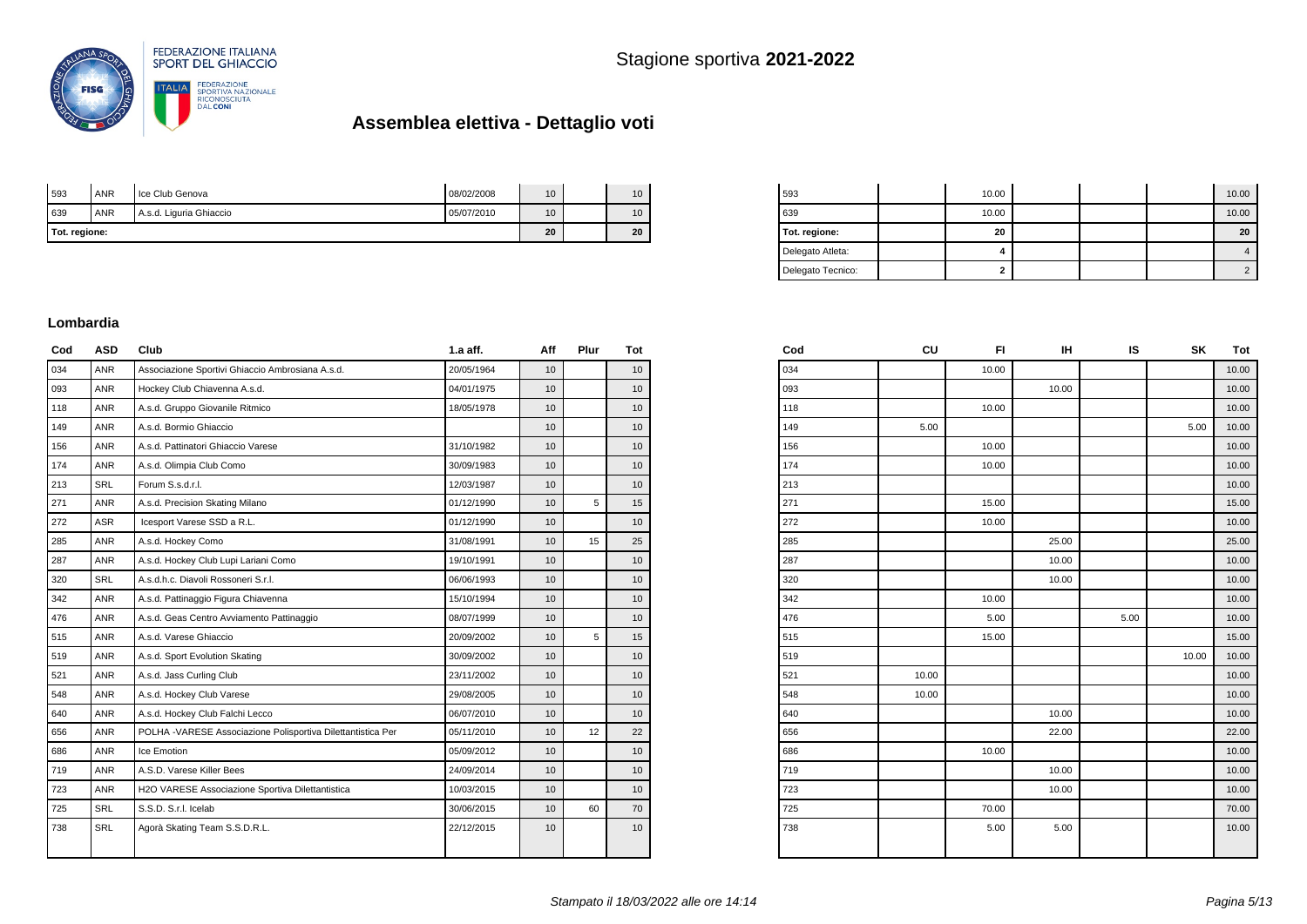

| Tot. regione: |            |                                                              | 340        | 120 | 460 |                 |
|---------------|------------|--------------------------------------------------------------|------------|-----|-----|-----------------|
| 783           | <b>SRL</b> | Accademia del Ghiaccio SSD rl                                | 09/09/2020 | 10  | 3   | 13              |
| 779           | <b>ANR</b> | A.S.D. Skate Up                                              | 24/06/2020 | 10  |     | 10 <sup>1</sup> |
| 778           | <b>ANR</b> | A.S.D. Milano Curling Club                                   | 23/06/2020 | 10  | 15  | 25              |
| 776           | <b>ANR</b> | Cardano Skating ASD                                          | 08/10/2019 | 10  | 5   | 15              |
| 773           | <b>SRL</b> | HOCKEY CLUB MILANO BEARS Associazione Sportiva Dilettantisti | 30/04/2019 | 10  |     | 10 <sup>°</sup> |
| 765           | <b>ANR</b> | Hockey e Pattinaggio Ponte di Legno - Temù Associazione Spo  | 04/09/2018 | 10  |     | 10 <sup>1</sup> |
| 761           | <b>ANR</b> | INSUBRIANS E.T.S. Associazione Sportiva Dilettantistica      | 15/12/2017 | 10  |     | 10 <sup>°</sup> |
| 755           | <b>ANR</b> | U.S. Chiavennese - Polisportiva Associazione Sportiva Dilett | 17/01/2017 | 10  |     | 10 <sup>°</sup> |
| 743           | COP        | Hockey Club Varese 1977 s.c.s.d.                             | 14/07/2016 | 10  |     | 10 <sup>1</sup> |

| 743               |       |       | 10.00 |   |       | 10.00 |
|-------------------|-------|-------|-------|---|-------|-------|
| 755               | 5.00  |       | 5.00  |   |       | 10.00 |
| 761               |       |       | 10.00 |   |       | 10.00 |
| 765               |       | 10.00 |       |   |       | 10.00 |
| 773               |       |       | 10.00 |   |       | 10.00 |
| 776               |       |       |       |   | 15.00 | 15.00 |
| 778               | 25.00 |       |       |   |       | 25.00 |
| 779               |       | 10.00 |       |   |       | 10.00 |
| 783               |       | 13.00 |       |   |       | 13.00 |
| Tot. regione:     | 55    | 213   | 147   | 5 | 30    | 460   |
| Delegato Atleta:  | 11    | 42    | 29    | 1 | 6     | 92    |
| Delegato Tecnico: | 5     | 21    | 14    |   | 3     | 46    |

#### **Marche**

| Cod           | ASD        | Club             | 1.a aff.   | Aff | Plur | Tot |
|---------------|------------|------------------|------------|-----|------|-----|
| 782           | <b>ANR</b> | Torollski Center | 08/09/2020 | 10  | 23   | 33  |
| Tot. regione: |            |                  |            | 10  | 23   | 33  |

| Cod               | CU | ıн | IS | SK    | Tot   |
|-------------------|----|----|----|-------|-------|
| 782               |    |    |    | 33.00 | 33.00 |
| Tot. regione:     |    |    |    | 33    | 33    |
| Delegato Atleta:  |    |    |    | 6     | 6     |
| Delegato Tecnico: |    |    |    | 3     |       |

#### **Piemonte**

| Cod | <b>ASD</b> | Club                                            | $1.a$ aff. | Aff             | Plur | Tot |
|-----|------------|-------------------------------------------------|------------|-----------------|------|-----|
| 066 | <b>ANR</b> | Ice Club Torino A.s.d.                          | 15/06/1971 | 10              |      | 10  |
| 142 | <b>ANR</b> | Polisportiva Sportincontro A.s.d.               | 04/03/1981 | 10              |      | 10  |
| 154 | <b>ANR</b> | Asd Libertas Ghiaccio To Pinerolo Valpellice    | 30/04/1982 | 10 <sup>1</sup> |      | 10  |
| 214 | <b>ANR</b> | Patt. Artistici Torino P.a.t. A.s.d.            | 10/05/1987 | 10              |      | 10  |
| 531 | <b>ANR</b> | Draghi Curling Club Torino A.s.d.               | 02/03/2004 | 10              |      | 10  |
| 539 | <b>ANR</b> | Virtus Piemonte Ghiaccio A.s.d.                 | 10/09/2004 | 10              | 15   | 25  |
| 540 | <b>ANR</b> | A.s.d. Sporting Club Pinerolo                   | 10/09/2004 | 10              |      | 10  |
| 549 | <b>ASR</b> | A.s.d. Cus Torino                               | 09/09/2005 | 10              |      | 10  |
| 570 | <b>ANR</b> | A.s.d. Pinerolo Torino 2006                     | 15/09/2006 | 10              | 25   | 35  |
| 591 | <b>ANR</b> | Gruppo Reale Mutua Circolo Ricreativo Aziendale | 21/12/2007 | 10              |      | 10  |

| Cod | CU    | FI    | IН   | IS | SΚ   | Tot   |
|-----|-------|-------|------|----|------|-------|
| 066 |       | 10.00 |      |    |      | 10.00 |
| 142 |       | 10.00 |      |    |      | 10.00 |
| 154 |       | 10.00 |      |    |      | 10.00 |
| 214 |       | 5.00  | 5.00 |    |      | 10.00 |
| 531 | 10.00 |       |      |    |      | 10.00 |
| 539 | 25.00 |       |      |    |      | 25.00 |
| 540 | 2.50  | 2.50  | 2.50 |    | 2.50 | 10.00 |
| 549 |       | 10.00 |      |    |      | 10.00 |
| 570 | 35.00 |       |      |    |      | 35.00 |
| 591 | 10.00 |       |      |    |      | 10.00 |
|     |       |       |      |    |      |       |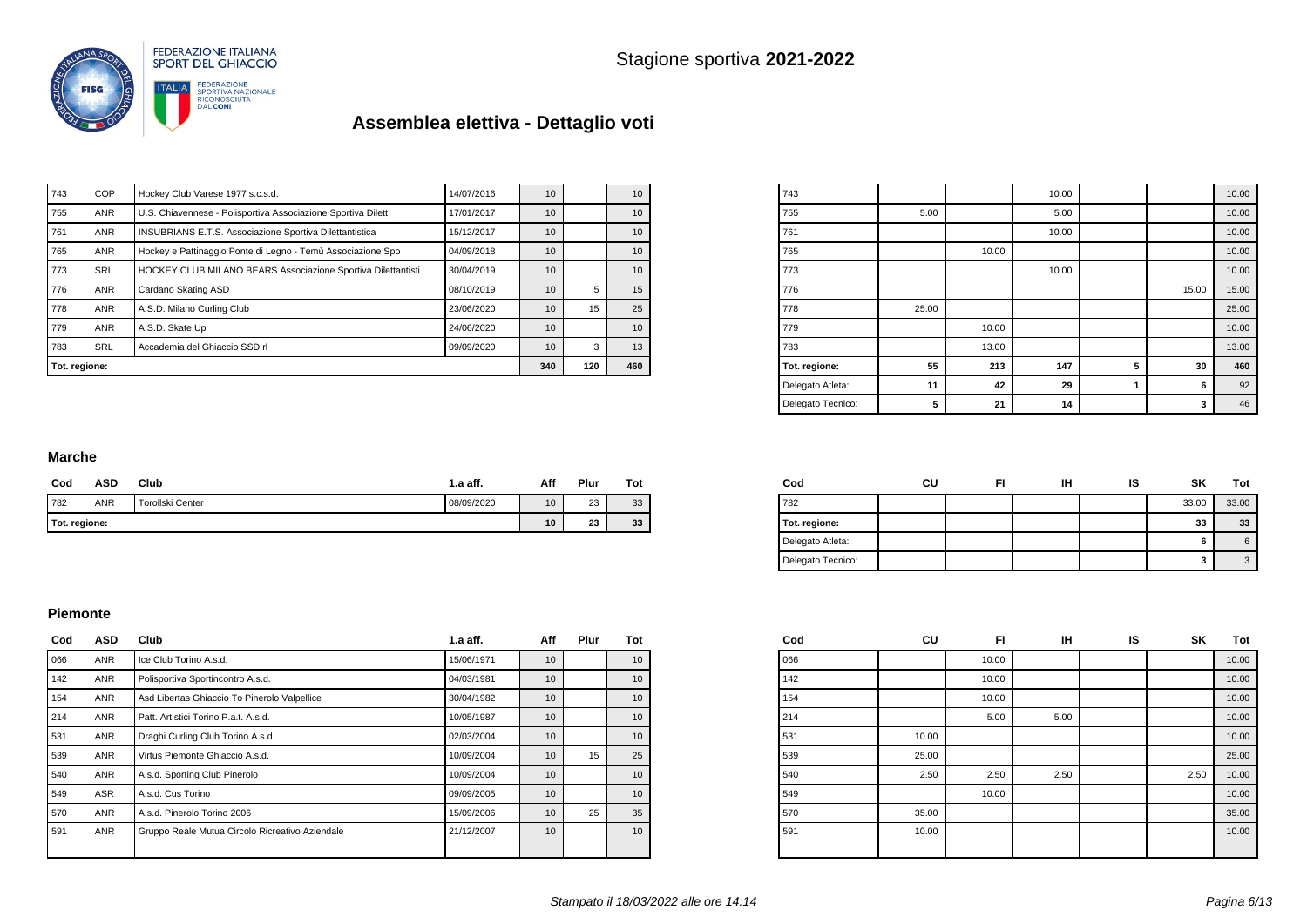

| Tot. regione: |            | 220                                                         | 92         | 312             |    |    |
|---------------|------------|-------------------------------------------------------------|------------|-----------------|----|----|
| 785           | <b>ANR</b> | ASD Mole 2020 Ice Skating                                   | 05/10/2020 | 10              |    | 10 |
| 775           | <b>ANR</b> | Fisio Pro Team SSD Srl                                      | 09/05/2019 | 10              |    | 10 |
| 758           | <b>SRL</b> | HCV Filatoio 2440 società cooperativa sportiva dilettantist | 01/07/2017 | 10              |    | 10 |
| 739           | <b>ANR</b> | A.S.D. Progetto Sport di Borgata                            | 09/02/2016 | 10              |    | 10 |
| 727           | <b>ANR</b> | A.S.D. Velocisti Ghiaccio Torino                            | 28/07/2015 | 10              |    | 10 |
| 702           | <b>ANR</b> | A.s.d. Torino Curling Club                                  | 22/04/2013 | 10              |    | 10 |
| 669           | <b>ANR</b> | A.s.d. Hockey Club Torino Bulls 2011                        | 02/05/2011 | 10              | 15 | 25 |
| 653           | ANR        | Sportdipiù                                                  | 19/10/2010 | 10 <sup>1</sup> | 11 | 21 |
| 646           | <b>ANR</b> | A.s.d. Fireblock                                            |            | 10              | 5  | 15 |
| 637           | <b>ANR</b> | A.s.d. Hockey Club Valpellice Bulldogs                      | 07/04/2010 | 10              |    | 10 |
| 616           | <b>ANR</b> | A.s.d. Igor Ice Team                                        | 26/09/2008 | 10 <sup>1</sup> |    | 10 |
| 614           | <b>ANR</b> | A.s.d. Curling Club Pinerolo                                | 25/09/2008 | 10              | 21 | 31 |

| 614               | 31.00 |       |       |              | 31.00 |
|-------------------|-------|-------|-------|--------------|-------|
| 616               |       | 10.00 |       |              | 10.00 |
| 637               |       |       | 10.00 |              | 10.00 |
| 646               | 15.00 |       |       |              | 15.00 |
| 653               | 10.50 |       | 10.50 |              | 21.00 |
| 669               |       |       | 25.00 |              | 25.00 |
| 702               | 10.00 |       |       |              | 10.00 |
| 727               |       |       |       | 10.00        | 10.00 |
| 739               |       | 10.00 |       |              | 10.00 |
| 758               |       |       |       |              | 10.00 |
| 775               |       |       |       | 10.00        | 10.00 |
| 785               | 10.00 |       |       |              | 10.00 |
| Tot. regione:     | 159   | 67    | 53    | 22           | 312   |
| Delegato Atleta:  | 31    | 13    | 10    | 4            | 62    |
| Delegato Tecnico: | 15    | 6     | 5     | $\mathbf{2}$ | 31    |

 $\sim$ 

#### **Toscana**

| Cod | ASD           | Club                 | 1.a aff.   | Aff             | Plur | Tot |
|-----|---------------|----------------------|------------|-----------------|------|-----|
| 665 | <b>ANR</b>    | A.s.d. Giglio Bianco | 11/01/2011 | 10 <sup>°</sup> |      | 10  |
|     | Tot. regione: | 10 <sup>°</sup>      |            | 10              |      |     |

| Cod               | CU | FI    | ін | ıs | SK | Tot   |
|-------------------|----|-------|----|----|----|-------|
| 665               |    | 10.00 |    |    |    | 10.00 |
| Tot. regione:     |    | 10    |    |    |    | 10    |
| Delegato Atleta:  |    |       |    |    |    |       |
| Delegato Tecnico: |    |       |    |    |    |       |

#### **Trentino**

| Cod | ASD        | Club                                          | $1.a$ aff. | Aff             | Plur | Tot |
|-----|------------|-----------------------------------------------|------------|-----------------|------|-----|
| 009 | ANR        | Circolo Pattinatori Pinè A.s.d.               | 01/07/1948 | 10              |      | 10  |
| 020 | <b>SRL</b> | S.s.d Shc Fassa S.d.r.l.                      | 04/07/1957 | 10              | 15   | 25  |
| 059 | <b>ANR</b> | Sportivi Ghiaccio Trento A.s.d.               | 04/07/1959 | 10              |      | 10  |
| 159 | <b>ANR</b> | Sporting Ghiaccio Pinzolo - Velocità A.s.d.   | 10/01/1983 | 10 <sup>1</sup> |      | 10  |
| 160 | <b>ANR</b> | A.S.D. H.c. Valrendena                        | 10/01/1983 | 10 <sup>1</sup> |      | 10  |
| 161 | <b>ANR</b> | Sporting Ghiaccio Pinzolo Art. E Ritm. A.s.d. | 10/01/1983 | 10              |      | 10  |
| 162 | <b>ANR</b> | A.s.d. Hockey Pergine Sapiens                 | 11/01/1983 | 10              |      | 10  |
|     |            |                                               |            |                 |      |     |

| Cod | CU | FI    | ін    | IS | SK    | Tot   |
|-----|----|-------|-------|----|-------|-------|
| 009 |    |       |       |    | 10.00 | 10.00 |
| 020 |    |       | 25.00 |    |       | 25.00 |
| 059 |    |       |       |    | 10.00 | 10.00 |
| 159 |    |       |       |    | 10.00 | 10.00 |
| 160 |    |       | 10.00 |    |       | 10.00 |
| 161 |    | 10.00 |       |    |       | 10.00 |
| 162 |    |       | 10.00 |    |       | 10.00 |
|     |    |       |       |    |       |       |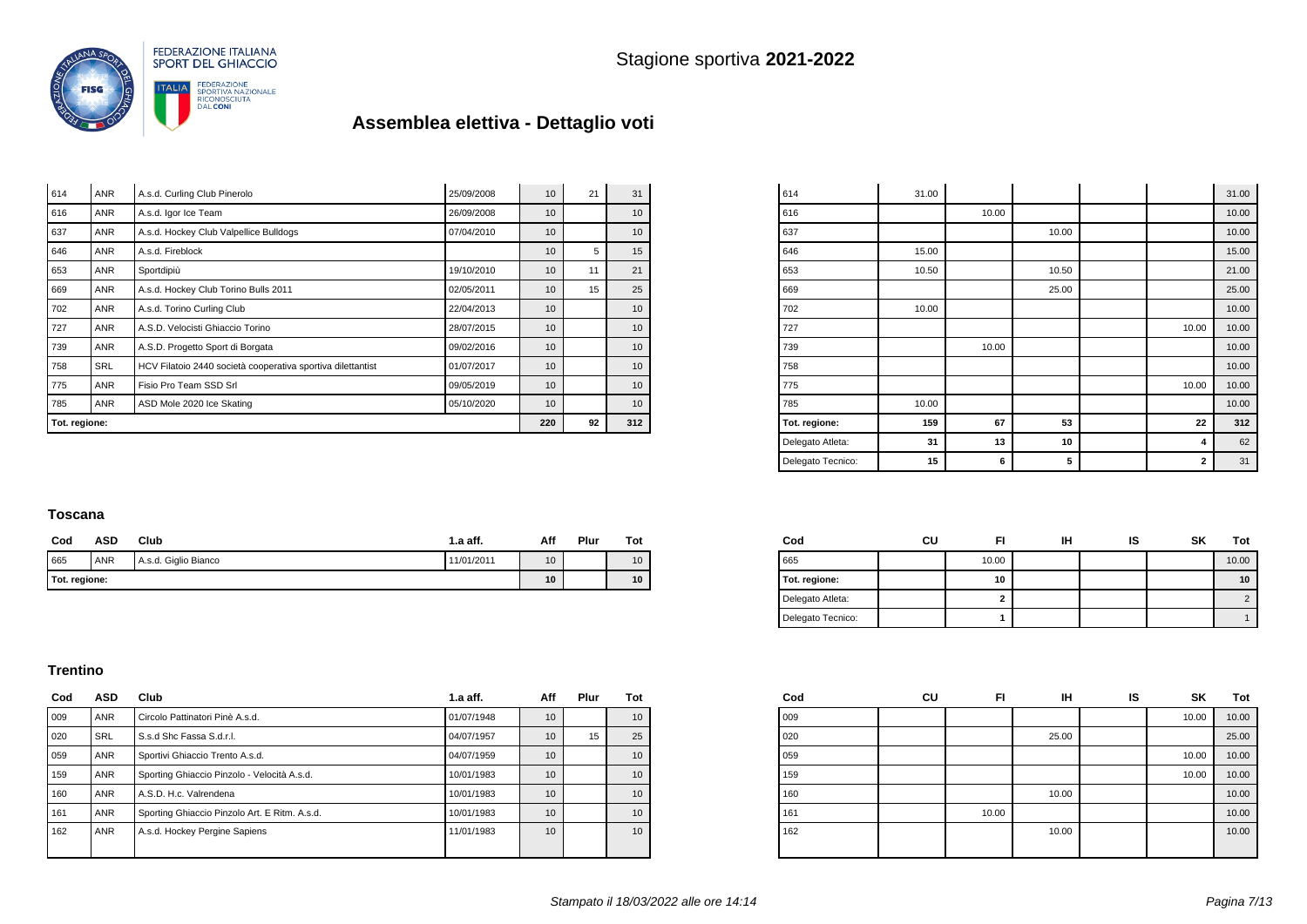

| Tot. regione: |            | 290                                                          | 101        | 391             |    |                 |
|---------------|------------|--------------------------------------------------------------|------------|-----------------|----|-----------------|
| 784           | <b>ANR</b> | ASD Skating Club Alta Val di Non                             | 18/09/2020 | 10              |    | 10              |
| 742           | <b>ANR</b> | <b>ASD Skating Trento</b>                                    | 01/07/2016 | 10 <sup>1</sup> |    | 10              |
| 735           | <b>ANR</b> | A.S.D. Associazione Curling Cembra                           | 01/10/2015 | 10              |    | 10              |
| 731           | <b>ANR</b> | A.S.D. Val Rendena Figure Skating Club                       | 09/09/2015 | 10              |    | 10              |
| 654           | <b>ANR</b> | A.s.d. Albatros Trento                                       | 22/10/2010 | 10              | 5  | 15              |
| 642           | <b>ANR</b> | A.S.D. Fiemme On Ice                                         | 07/07/2010 | 10              |    | 10              |
| 534           | <b>ANR</b> | Ice Academy & Dance A.s.d.                                   | 30/07/2004 | 10 <sup>1</sup> |    | 10              |
| 418           | <b>ANR</b> | Valdifiemme Hockey Club                                      | 11/10/1997 | 10              | 15 | 25              |
| 390           | <b>ANR</b> | New Skating Butterfly Pergine A.s.d.                         | 21/09/1996 | 10 <sup>1</sup> |    | 10              |
| 380           | <b>ANR</b> | Amatori Hockey Trento A.s.d.                                 | 27/01/1996 | 10              |    | 10              |
| 349           | <b>ANR</b> | Val Di Fassa Artistico Ghiaccio A.S.D.                       | 25/11/1994 | 10              |    | 10              |
| 348           | <b>ASR</b> | Circolo Pattinatori Artistici Trento A.s.d.                  | 25/11/1994 | 10              | 10 | 20              |
| 301           | <b>ANR</b> | Artistico Ghiaccio Pinè A.s.d.                               | 25/08/1992 | 10 <sup>1</sup> |    | 10              |
| 286           | <b>ANR</b> | A.s.d. Artistico Ghiaccio Fiemme                             | 02/09/1991 | 10 <sup>1</sup> |    | 10              |
| 248           | <b>ANR</b> | Sporting Club Pergine - Associazione Sportiva dilettantistic | 27/05/1989 | 10              | 3  | 13              |
| 235           | <b>ANR</b> | Hockey Club Fondo Val Di Non A.s.d.                          | 19/09/1988 | 10              |    | 10 <sup>1</sup> |
| 233           | <b>ANR</b> | Curling Club Cembra 88 A.s.d.                                | 10/09/1988 | 10              | 20 | 30              |
| 228           | <b>ANR</b> | Curling Club Lago Santo A.s.d.                               | 30/11/1987 | 10 <sup>1</sup> |    | 10              |
| 223           | <b>ASR</b> | Hockey Club Trento A.s.d.                                    | 30/09/1987 | 10 <sup>1</sup> |    | 10              |
| 199           | <b>ANR</b> | Velocisti Ghiaccio Pergine A.s.d.                            | 05/07/1986 | 10              | 33 | 43              |
| 188           | <b>ANR</b> | Hockey Club Pinè A.s.d.                                      | 10/03/1985 | 10              |    | 10              |
| 175           | <b>ANR</b> | S. G. Malè - Valdisole A.S.D.                                | 08/10/1983 | 10              |    | 10              |

| Delegato Tecnico: | 6     | 10    | 11    | 10    | 39    |
|-------------------|-------|-------|-------|-------|-------|
| Delegato Atleta:  | 13    | 21    | 23    | 21    | 78    |
| Tot. regione:     | 65    | 105   | 115   | 106   | 391   |
| 784               |       |       |       | 10.00 | 10.00 |
| 742               |       |       |       | 10.00 | 10.00 |
| 735               | 10.00 |       |       |       | 10.00 |
| 731               |       | 10.00 |       |       | 10.00 |
| 654               | 15.00 |       |       |       | 15.00 |
| 642               |       | 10.00 |       |       | 10.00 |
| 534               |       | 10.00 |       |       | 10.00 |
| 418               |       |       | 25.00 |       | 25.00 |
| 390               |       | 10.00 |       |       | 10.00 |
| 380               |       |       | 10.00 |       | 10.00 |
| 349               |       | 10.00 |       |       | 10.00 |
| 348               |       | 20.00 |       |       | 20.00 |
| 301               |       | 10.00 |       |       | 10.00 |
| 286               |       | 10.00 |       |       | 10.00 |
| 248               |       |       |       | 13.00 | 13.00 |
| 235               |       | 5.00  | 5.00  |       | 10.00 |
| 233               | 30.00 |       |       |       | 30.00 |
| 228               | 10.00 |       |       |       | 10.00 |
| 223               |       |       | 10.00 |       | 10.00 |
| 199               |       |       |       | 43.00 | 43.00 |
| 188               |       |       | 10.00 |       | 10.00 |
| 175               |       |       | 10.00 |       | 10.00 |

 $\overline{a}$ 

#### **Valle d'Aosta**

| Cod | <b>ASD</b> | Club                                    | $1.a$ aff. | Aff              | Plur | Tot |
|-----|------------|-----------------------------------------|------------|------------------|------|-----|
| 416 | <b>ANR</b> | A.s.d. Artistique H.i.l. Vallee D'aoste | 28/04/1995 | 10 <sup>10</sup> |      | 10  |
| 473 | <b>ANR</b> | A.s.d. Skating Club Courmayeur          | 10/05/1999 | 10               |      | 10  |
| 482 | <b>ANR</b> | A.s.d. Aosta Skating Club 2000          | 19/11/1999 | 10 <sup>10</sup> |      | 10  |
| 612 | <b>ANR</b> | A.s.d. H.C. Aosta Gladiators            | 12/09/2008 | 10               |      | 10  |
| 650 | ANR        | Dis.val. Disabili Valdostani A.s.d.     | 18/10/2010 | 10               | 5    | 15  |
|     |            |                                         |            |                  |      |     |

| Cod | CU    | FI    | IΗ    | IS | SK | <b>Tot</b> |
|-----|-------|-------|-------|----|----|------------|
| 416 |       | 10.00 |       |    |    | 10.00      |
| 473 |       | 10.00 |       |    |    | 10.00      |
| 482 |       | 10.00 |       |    |    | 10.00      |
| 612 |       |       | 10.00 |    |    | 10.00      |
| 650 | 15.00 |       |       |    |    | 15.00      |
|     |       |       |       |    |    |            |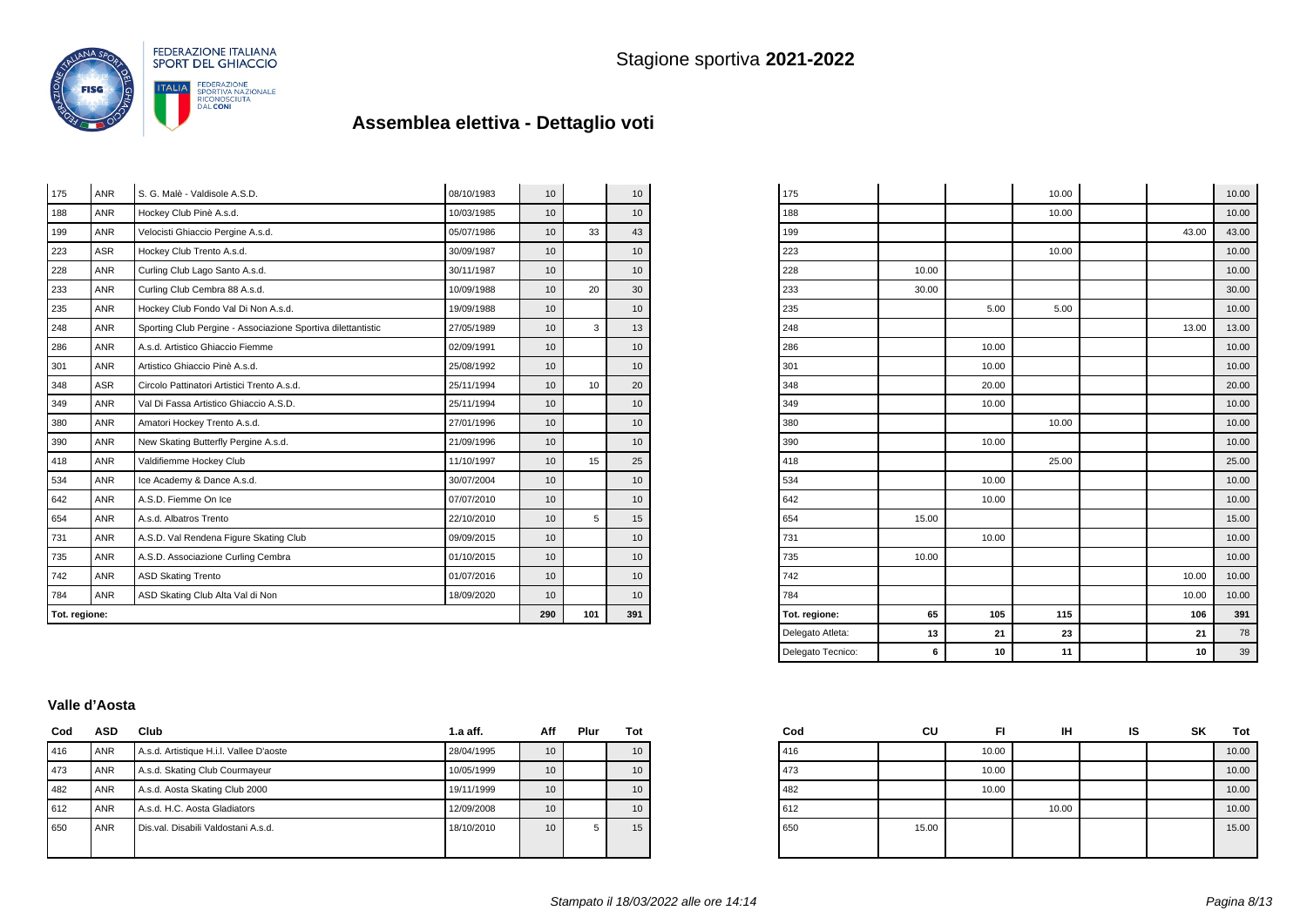

| Tot. regione: | --<br>cn. | $- -$<br>- - - - | enm | $ -$<br>. .<br>-311 | . .<br>10 |  |  |
|---------------|-----------|------------------|-----|---------------------|-----------|--|--|
|               |           |                  |     |                     |           |  |  |

| Tot. regione:     | 15 | 30 | 10 |  | 55 |
|-------------------|----|----|----|--|----|
| Delegato Atleta:  |    |    |    |  |    |
| Delegato Tecnico: |    |    |    |  |    |

#### **Veneto**

| Cod           | <b>ASD</b> | Club                                                         | $1.a$ aff. | Aff             | Plur | Tot              |
|---------------|------------|--------------------------------------------------------------|------------|-----------------|------|------------------|
| 002           | <b>ANR</b> | Sportivi Ghiaccio Cortina - A.s.d.                           | 01/07/1924 | 10              |      | 10               |
| 005           | <b>ANR</b> | U.s. Tre Cime A.s.d.                                         | 01/07/1945 | 10 <sup>1</sup> |      | 10               |
| 011           | <b>ANR</b> | A.s.d. Circolo Pattinatori Asiago                            | 01/07/1950 | 10              |      | 10 <sup>10</sup> |
| 018           | <b>SRL</b> | Alleghe Hockey S. S. D. A R.I.                               | 14/11/1954 | 10              | 15   | 25               |
| 019           | <b>ANR</b> | A.s.d. - Unione Sportiva Ghiaccio Pieve Di Cadore            | 01/07/1955 | 10              |      | 10 <sup>°</sup>  |
| 029           | <b>ANR</b> | Hockey Club Pieve Di Cadore A.s.d.                           | 09/11/1961 | 10              |      | 10 <sup>10</sup> |
| 046           | <b>ANR</b> | Curling Club Dolomiti                                        | 11/01/1966 | 10              | 40   | 50               |
| 084           | <b>ANR</b> | A.s.d. Sportivi Ghiaccio Roana                               | 27/10/1973 | 10              |      | 10               |
| 172           | <b>ANR</b> | S.g. Asiago - A.s.d. - Pattinaggio Di Figura                 | 18/09/1983 | 10              |      | 10               |
| 192           | <b>ANR</b> | Agordino Ghiaccio e Sport A.s.d.                             | 31/01/1986 | 10              |      | 10               |
| 262           | <b>ANR</b> | Curling Club 66 Cortina Associazione sportiva dilettantistic | 23/06/1990 | 10 <sup>1</sup> | 5    | 15               |
| 420           | <b>ANR</b> | A.s.d. Glacies Verona                                        | 11/10/1997 | 10              |      | 10               |
| 491           | <b>ANR</b> | Sun Skating Club A.s.d. Non A Scopo Di Lucro                 | 29/07/2000 | 10 <sup>1</sup> |      | 10               |
| 518           | <b>ANR</b> | Ice Club Lessinia A.s.d.                                     | 30/09/2002 | 10              |      | 10 <sup>10</sup> |
| 525           | <b>ANR</b> | H.c. Feltreghiaccio Junior                                   | 08/09/2003 | 10              |      | 10 <sup>°</sup>  |
| 622           | <b>ANR</b> | A.s.d. Ice Angels Feltre                                     | 01/07/2009 | 10              |      | 10               |
| 678           | <b>ASR</b> | 2001 SRL S.S.D. Società Sportiva Dilettantistica             | 02/12/2011 | 10              |      | 10               |
| 683           | <b>ANR</b> | A.s.d. Usq Zoldo                                             | 30/08/2012 | 10              |      | 10               |
| 684           | <b>ANR</b> | Asiago Hockey 1935 Società Sportiva Dilettantistica Srl      | 31/08/2012 | 10              | 25   | 35               |
| 705           | <b>SRL</b> | S.s.d. A.r.l. Sportivi Ghiaccio Cortina                      | 31/07/2013 | 10              | 15   | 25               |
| 706           | <b>ANR</b> | A.s.d. H.c.asiago Junior 1935                                | 31/07/2013 | 10              |      | 10 <sup>10</sup> |
| 707           | ANR        | A.s.d. Gruppo Cosmo Noale Ice                                | 01/08/2013 | 10 <sup>1</sup> |      | 10 <sup>10</sup> |
| 716           | <b>ANR</b> | Artistico Ghiaccio Asiago ASD                                | 08/07/2014 | 10              |      | 10 <sup>10</sup> |
| 760           | <b>ANR</b> | Ice Team Sanve ASD                                           | 17/10/2017 | 10              |      | 10 <sup>1</sup>  |
| Tot. regione: |            |                                                              |            | 240             | 100  | 340              |

| Cod               | CU    | FI.   | ıн    | IS   | SΚ    | Tot   |
|-------------------|-------|-------|-------|------|-------|-------|
| 002               |       | 5.00  | 5.00  |      |       | 10.00 |
| 005               |       | 10.00 |       |      |       | 10.00 |
| 011               |       | 10.00 |       |      |       | 10.00 |
| 018               |       |       | 25.00 |      |       | 25.00 |
| 019               |       |       |       |      | 10.00 | 10.00 |
| 029               |       |       | 5.00  | 5.00 |       | 10.00 |
| 046               | 50.00 |       |       |      |       | 50.00 |
| 084               |       |       |       |      | 10.00 | 10.00 |
| 172               |       | 10.00 |       |      |       | 10.00 |
| 192               |       | 10.00 |       |      |       | 10.00 |
| 262               | 15.00 |       |       |      |       | 15.00 |
| 420               |       | 10.00 |       |      |       | 10.00 |
| 491               |       | 10.00 |       |      |       | 10.00 |
| 518               |       | 10.00 |       |      |       | 10.00 |
| 525               |       |       | 10.00 |      |       | 10.00 |
| 622               |       | 10.00 |       |      |       | 10.00 |
| 678               |       | 5.00  | 5.00  |      |       | 10.00 |
| 683               |       | 5.00  | 5.00  |      |       | 10.00 |
| 684               |       |       | 35.00 |      |       | 35.00 |
| 705               |       |       | 25.00 |      |       | 25.00 |
| 706               |       |       | 10.00 |      |       | 10.00 |
| 707               |       |       |       |      | 10.00 | 10.00 |
| 716               |       | 10.00 |       |      |       | 10.00 |
| 760               |       | 10.00 |       |      |       | 10.00 |
| Tot. regione:     | 65    | 115   | 125   | 5    | 30    | 340   |
| Delegato Atleta:  | 13    | 23    | 25    | 1    | 6     | 68    |
| Delegato Tecnico: | 6     | 11    | 12    |      | 3     | 34    |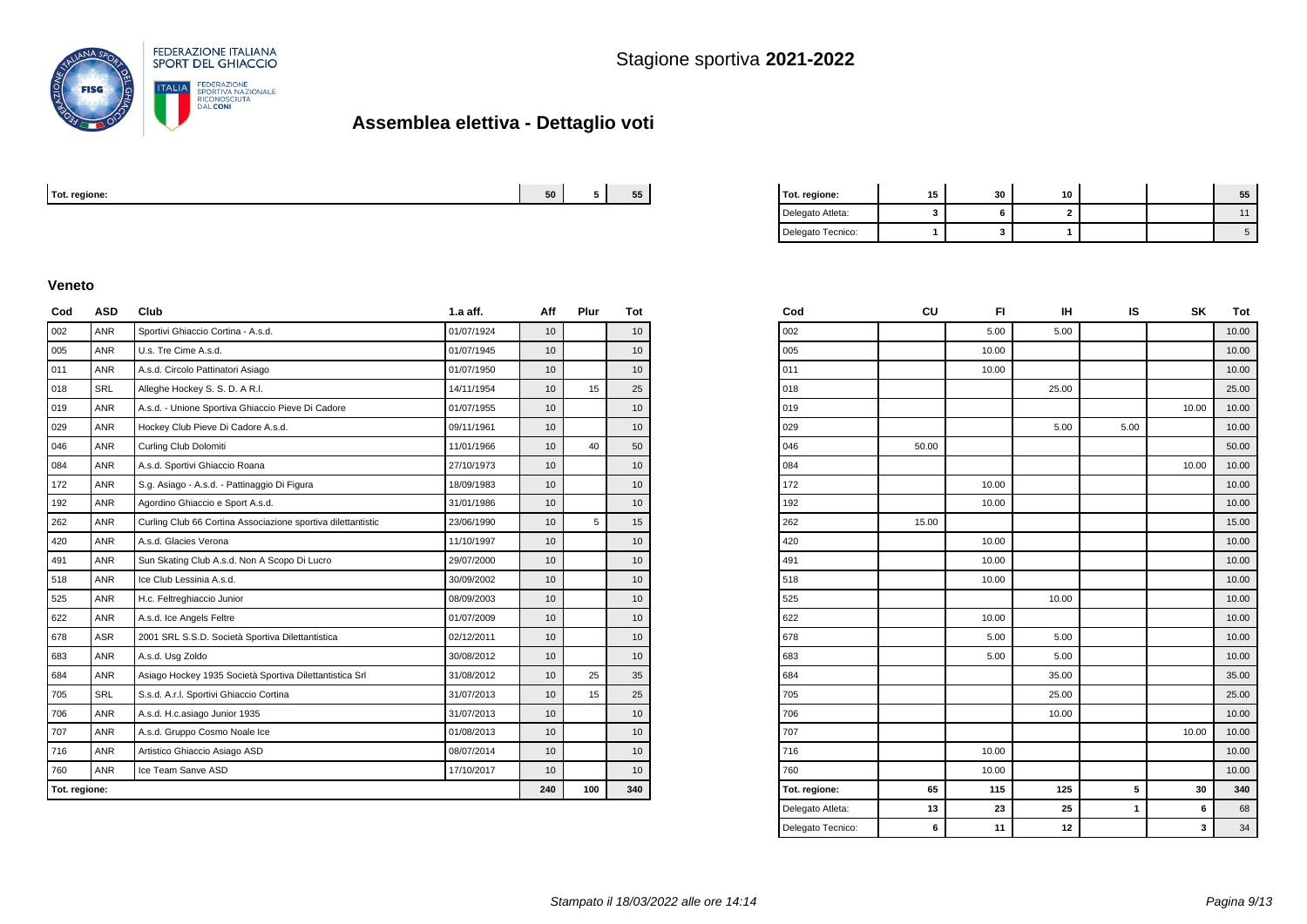

### **TOTALI**

| l Totale Società:        | 2140 | 1013 | 3153 |
|--------------------------|------|------|------|
| Totale Delegati Atleti:  | 428  | 203  | 631  |
| Totale Delegati Tecnici: | 214  | 102  | 316  |
| Totale                   | 2782 | 1318 | 4100 |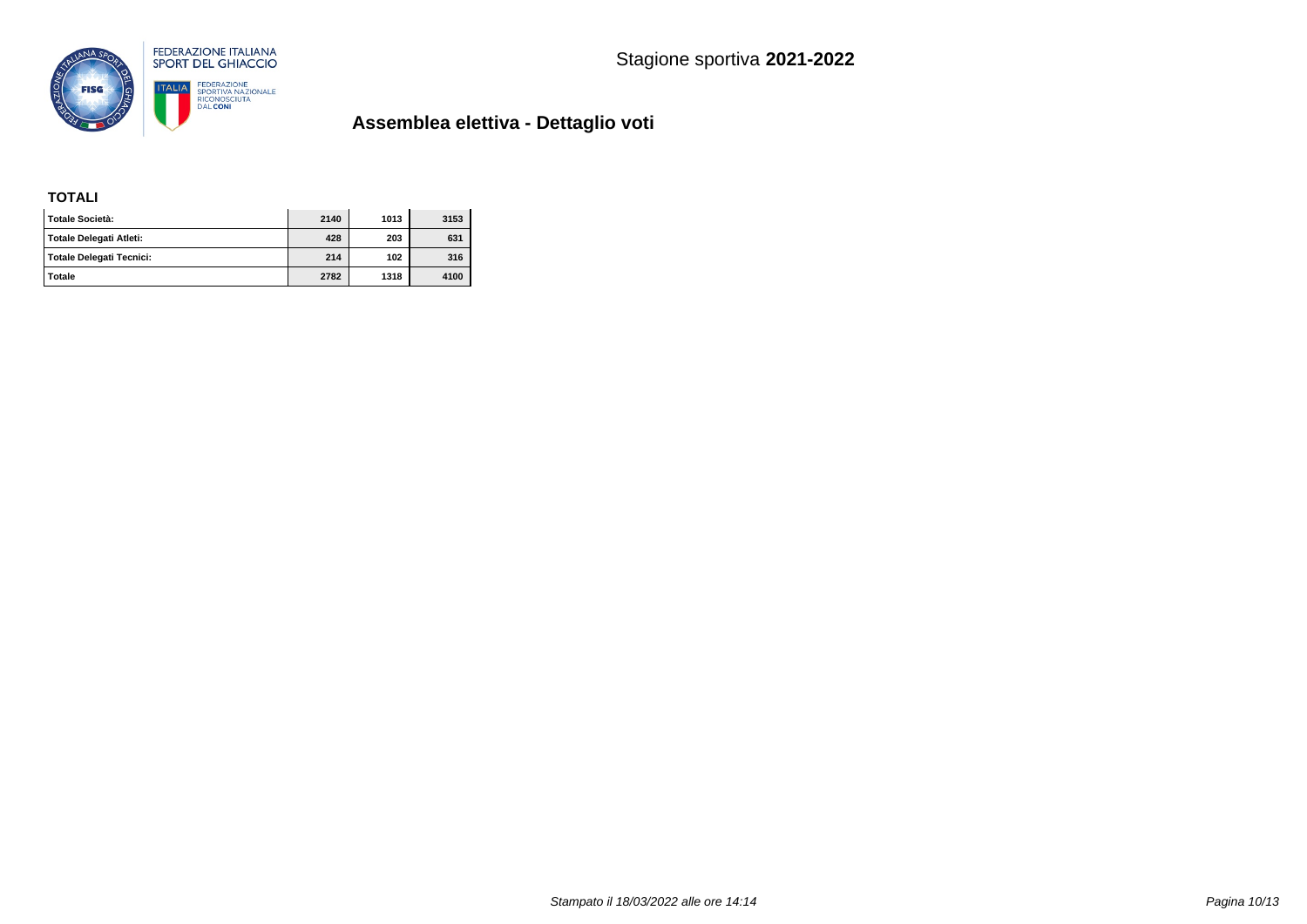

### **Assemblea elettiva - Totale regioni - dettaglio Società**

**Tot.Voti**

| Regione               | Aff  | Plur | Tot  | %       |
|-----------------------|------|------|------|---------|
| Abruzzo               | 10   |      | 10   | 0.3%    |
| Alto Adige            | 770  | 239  | 1009 | 32.0%   |
| Emilia-Romagna        | 30   |      | 30   | 1.0%    |
| Friuli Venezia Giulia | 40   | 5    | 45   | 1.4%    |
| Lazio                 | 110  | 328  | 438  | 13.9%   |
| Liguria               | 20   |      | 20   | $0.6\%$ |
| Lombardia             | 340  | 120  | 460  | 14.6%   |
| Marche                | 10   | 23   | 33   | 1.0%    |
| Piemonte              | 220  | 92   | 312  | 9.9%    |
| Toscana               | 10   |      | 10   | 0.3%    |
| Trentino              | 290  | 101  | 391  | 12.4%   |
| Valle d'Aosta         | 50   | 5    | 55   | 1.7%    |
| Veneto                | 240  | 100  | 340  | 10.8%   |
| <b>TOTALE</b>         | 2140 | 1013 | 3153 |         |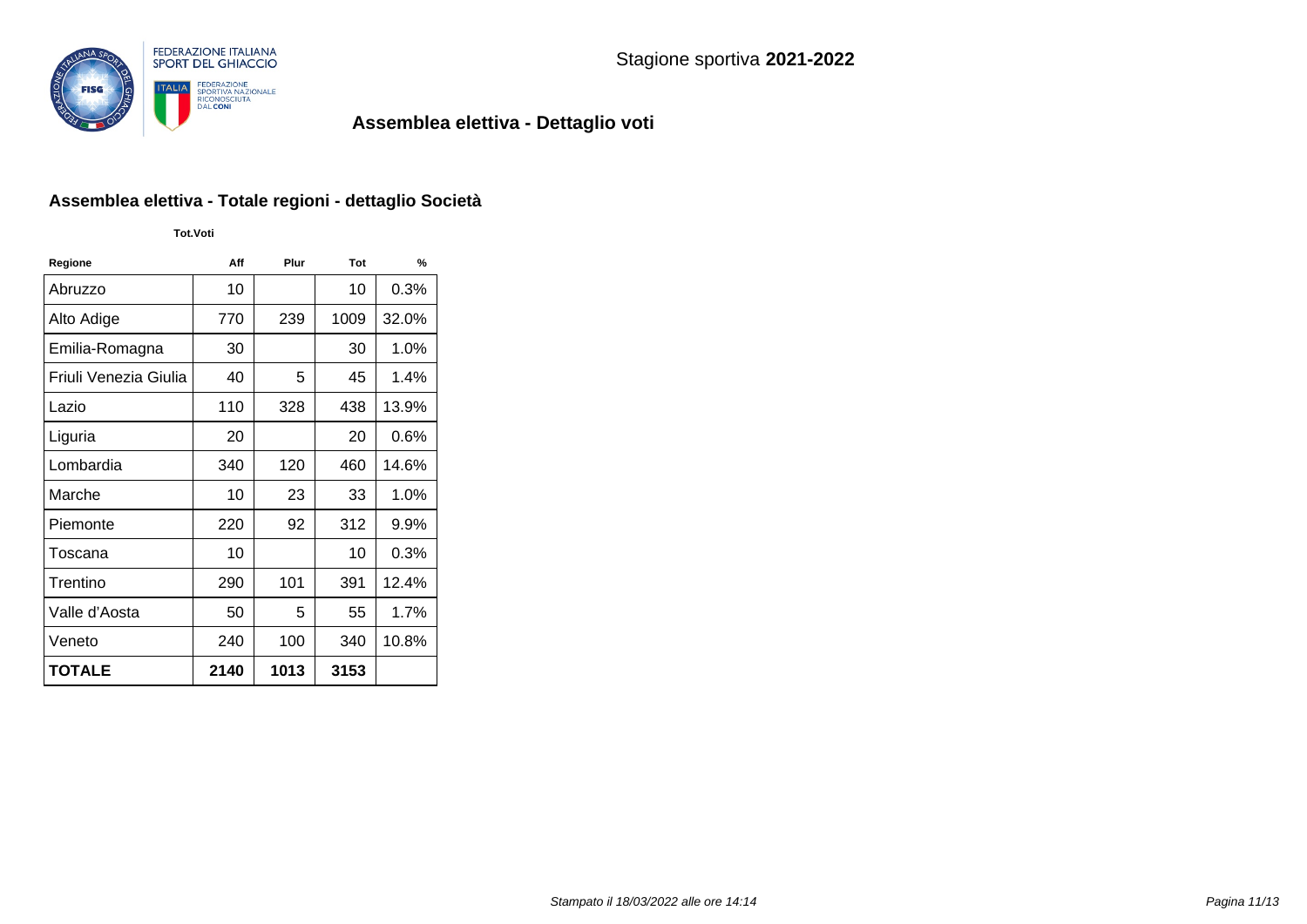

# **Assemblea elettiva - Totale regioni - società, atleti e tecnici**

**Tot.Voti**

| Regione               | Aff  | Plur | Tot  | %       |
|-----------------------|------|------|------|---------|
| Abruzzo               | 13   |      | 13   | 0.3%    |
| Alto Adige            | 1001 | 311  | 1312 | 32%     |
| Emilia-Romagna        | 39   |      | 39   | 1%      |
| Friuli Venezia Giulia | 52   | 7    | 59   | 1.4%    |
| Lazio                 | 143  | 427  | 570  | 13.9%   |
| Liguria               | 26   |      | 26   | $0.6\%$ |
| Lombardia             | 442  | 156  | 598  | 14.6%   |
| Marche                | 13   | 30   | 43   | 1%      |
| Piemonte              | 286  | 119  | 405  | $9.9\%$ |
| Toscana               | 13   |      | 13   | 0.3%    |
| Trentino              | 377  | 131  | 508  | 12.4%   |
| Valle d'Aosta         | 65   | 7    | 72   | 1.8%    |
| Veneto                | 312  | 130  | 442  | 10.8%   |
| <b>TOTALE</b>         | 2782 | 1318 | 4100 |         |